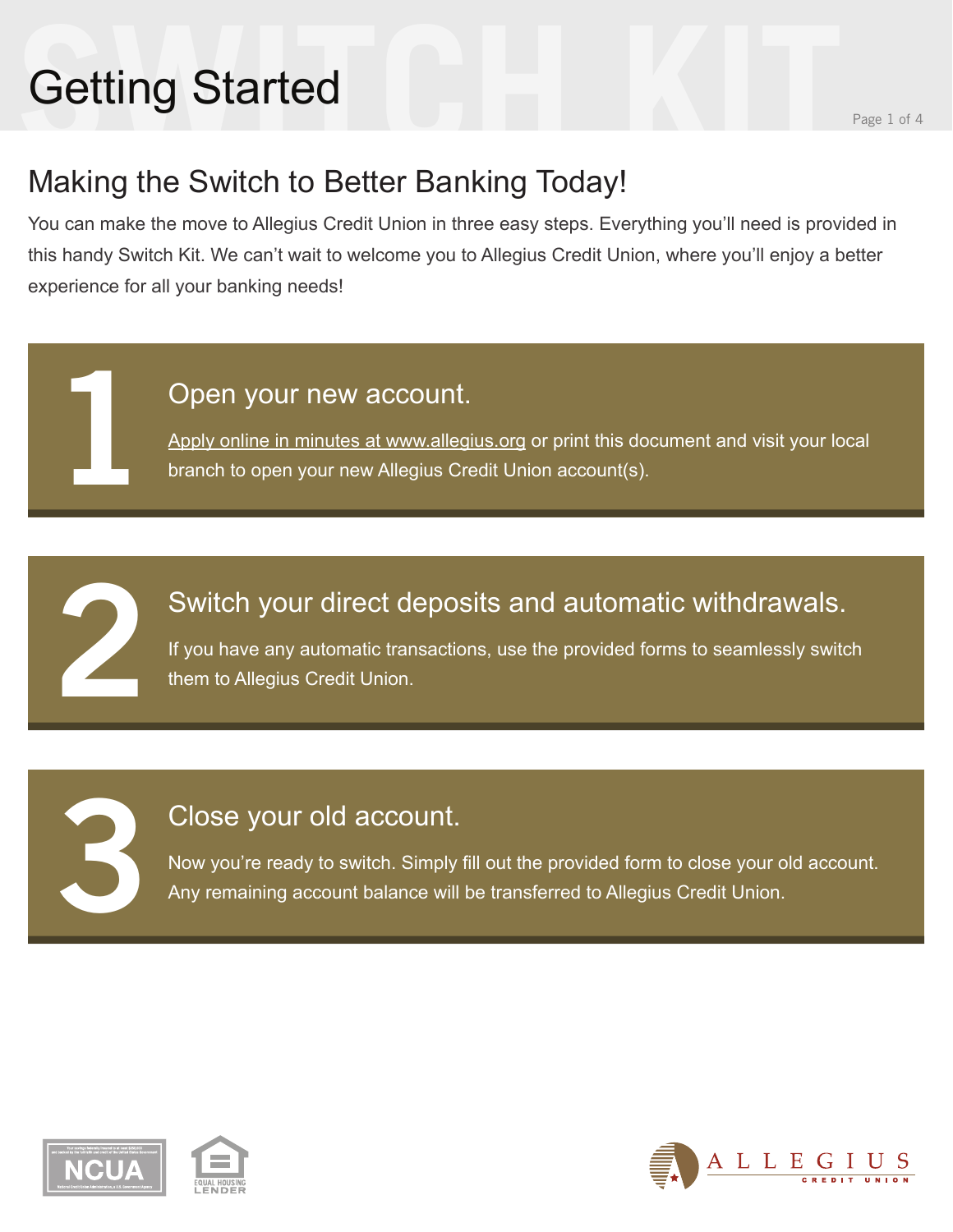# **Surfire Starting Starting Starting Starting Starting Starting Page 2 of 4**<br>You can use your keyboard to fill out this form online, or you can print the form and complete it by hand. Direct Deposit Authorization

ALLEGIUS

You can use your keyboard to fill out this form online, or you can print the form and complete it by hand.

Use this form to authorize your employer, retirement and pension funds, or any other agency to deposit your payment directly into your Allegius Credit Union account. Use one form for each direct deposit.

| Notification of Direct Deposit Authorization Change | <b>Direct Deposit Checklist:</b>                                                            |           |           |                                                                |
|-----------------------------------------------------|---------------------------------------------------------------------------------------------|-----------|-----------|----------------------------------------------------------------|
| Company or Employer:                                |                                                                                             |           |           | Use this list to remember all<br>your direct deposits you need |
| Address:                                            |                                                                                             |           |           | to transfer. These are the                                     |
| City, State, Zip:                                   |                                                                                             |           |           | most common direct deposits.                                   |
| Phone Number:                                       |                                                                                             |           |           | Payroll<br>Investments                                         |
| Employee ID:                                        |                                                                                             |           |           | <b>Retirement Plans</b>                                        |
| (if applicable)                                     |                                                                                             |           |           | <b>Social Security</b>                                         |
|                                                     | Effective immediately, please deposit the net amount of my check to my Allegius Credit      |           |           |                                                                |
| Union account. I authorize (name of depositor)      |                                                                                             |           |           |                                                                |
|                                                     | to automatically deposit funds into the account below. This authorization shall remain in   |           |           |                                                                |
|                                                     | place until I have submitted a new authorization, or until this authorization is changed or |           |           |                                                                |
| revoked by me in writing.                           |                                                                                             |           |           |                                                                |
| Check your desired option.                          |                                                                                             |           |           |                                                                |
|                                                     | Net amount to Allegius Credit Union CHECKING                                                |           |           |                                                                |
| Account#                                            |                                                                                             | Routing # | 271290351 |                                                                |
|                                                     | Net amount to Allegius Credit Union SAVINGS                                                 |           |           |                                                                |
| Account #                                           |                                                                                             | Routing # | 271290351 |                                                                |
|                                                     |                                                                                             |           |           |                                                                |
| Signature:                                          |                                                                                             |           | Date:     |                                                                |
| Name:                                               |                                                                                             |           |           |                                                                |
| Address:                                            |                                                                                             |           |           |                                                                |
| City, State, Zip:                                   |                                                                                             |           |           |                                                                |
| Phone Number:                                       |                                                                                             |           |           |                                                                |



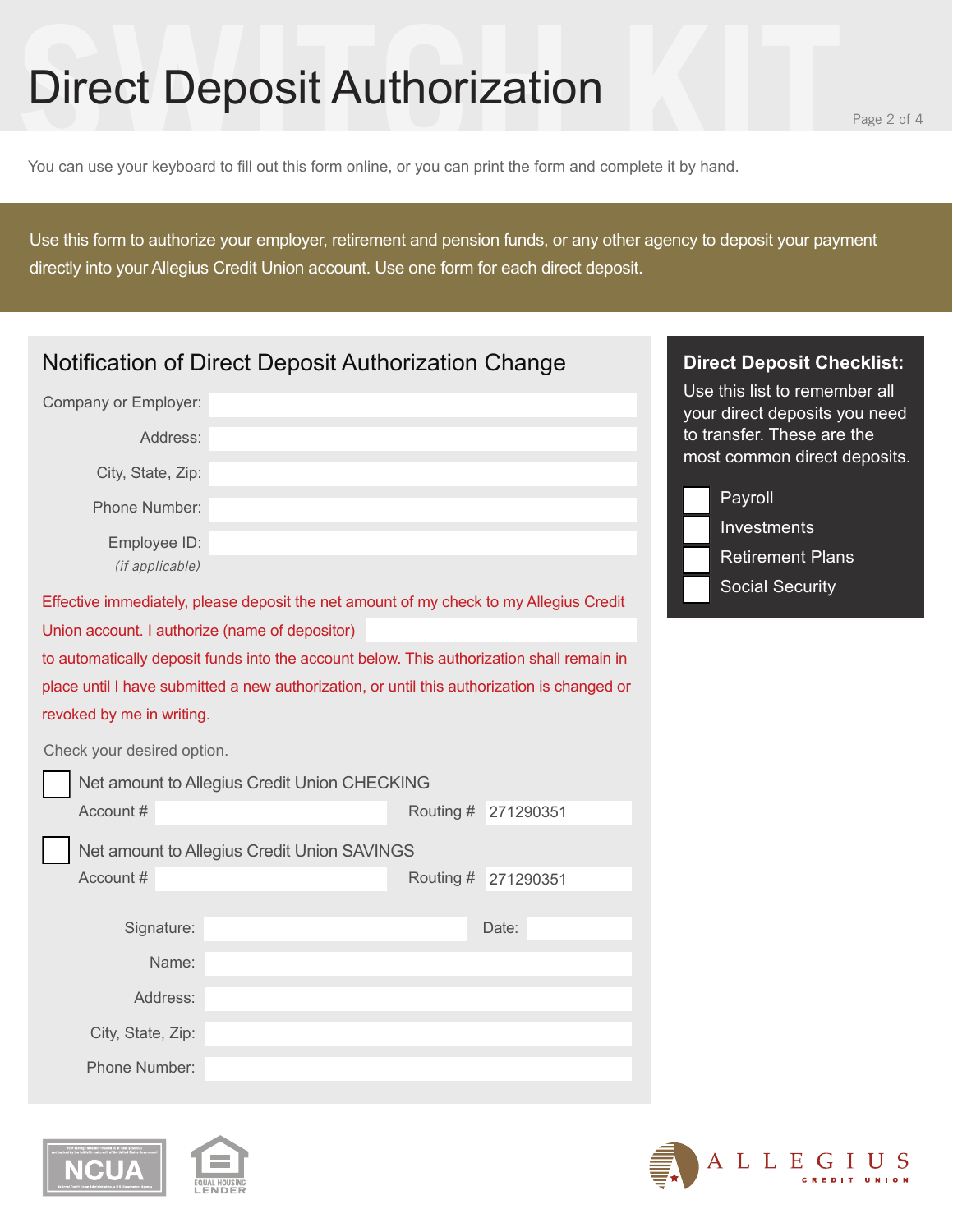# **Suppose Starting CONTROVIDER AUTHOLOGY**<br>
You can use your keyboard to fill out this form online, or you can print the form and complete it by hand. Automatic Withdrawal Authorization

You can use your keyboard to fill out this form online, or you can print the form and complete it by hand.

Use this form to authorize a change to any automatic payment, deductions, or withdrawals from your account. Use one form for each automatic withdrawal. Or, many companies and agencies make it easy to change your account on record online on their website.

| Notification of Withdrawal Authorization Change                                                                                                                                                      | <b>Automatic Withdrawal</b>                                       |                             |                                                                                      |  |  |  |
|------------------------------------------------------------------------------------------------------------------------------------------------------------------------------------------------------|-------------------------------------------------------------------|-----------------------------|--------------------------------------------------------------------------------------|--|--|--|
| Name of Company:                                                                                                                                                                                     |                                                                   |                             | <b>Checklist:</b>                                                                    |  |  |  |
| <b>Account Number:</b>                                                                                                                                                                               |                                                                   |                             | Use this list to remember all<br>your automatic payments you                         |  |  |  |
| Payment Amount:<br>Address:                                                                                                                                                                          |                                                                   |                             | need to transfer. These are<br>some of the most commonly<br>used automatic payments. |  |  |  |
|                                                                                                                                                                                                      |                                                                   |                             |                                                                                      |  |  |  |
| City, State, Zip:                                                                                                                                                                                    |                                                                   |                             | Home Mortgage                                                                        |  |  |  |
| Phone Number:                                                                                                                                                                                        |                                                                   |                             | Auto Loans                                                                           |  |  |  |
|                                                                                                                                                                                                      |                                                                   |                             | <b>Utilities</b>                                                                     |  |  |  |
|                                                                                                                                                                                                      | Please change my automatic withdrawal from the following account: |                             | Insurance                                                                            |  |  |  |
| <b>Financial Institution:</b>                                                                                                                                                                        |                                                                   |                             | Cable/Internet                                                                       |  |  |  |
| Account#                                                                                                                                                                                             |                                                                   | Bank Routing #              | <b>Gym/Club Memberships</b>                                                          |  |  |  |
|                                                                                                                                                                                                      |                                                                   |                             | <b>Credit Cards</b>                                                                  |  |  |  |
| Please make all future automatic withdrawals from the following account:                                                                                                                             | Investments                                                       |                             |                                                                                      |  |  |  |
| <b>Financial Institution:</b>                                                                                                                                                                        | <b>Allegius Credit Union</b>                                      |                             | Subscriptions                                                                        |  |  |  |
| Account#                                                                                                                                                                                             |                                                                   | Bank Routing #<br>271290351 | <b>Charity Donations</b>                                                             |  |  |  |
| Thank you very much.                                                                                                                                                                                 |                                                                   |                             |                                                                                      |  |  |  |
| This authorization will remain in effect until I have submitted to you a new authorization, or until<br>you have been notified by me in writing that this authorization has been changed or revoked. |                                                                   |                             |                                                                                      |  |  |  |
| Signature:                                                                                                                                                                                           |                                                                   | Date:                       |                                                                                      |  |  |  |
| Name:                                                                                                                                                                                                |                                                                   |                             |                                                                                      |  |  |  |
| Address:                                                                                                                                                                                             |                                                                   |                             |                                                                                      |  |  |  |
| City, State, Zip:                                                                                                                                                                                    |                                                                   |                             |                                                                                      |  |  |  |
| Phone Number:                                                                                                                                                                                        |                                                                   |                             |                                                                                      |  |  |  |